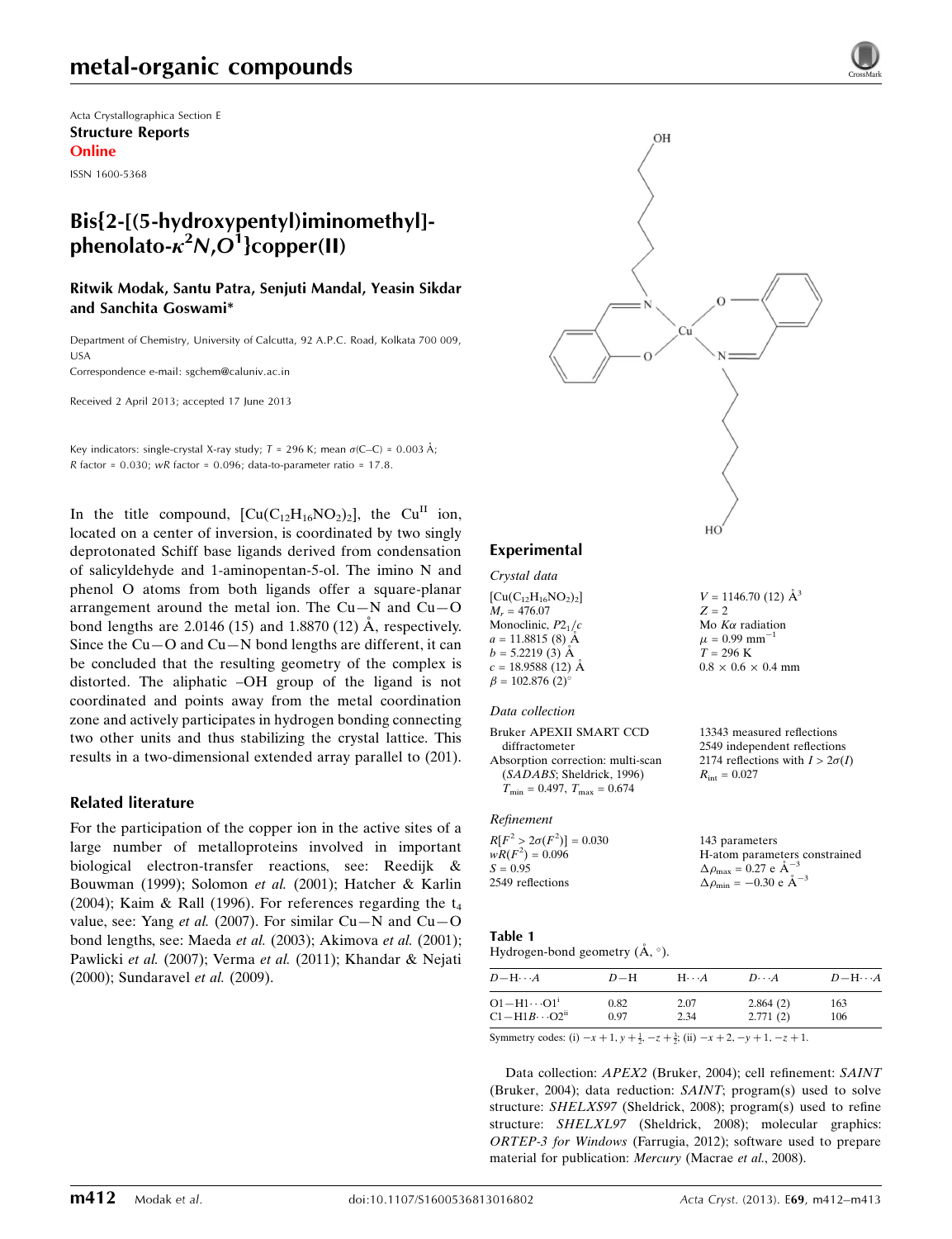Financial support from the University Grants Commission for a junior research fellowship to SM [Sanction No. UGC/ 749/Jr. Fellow(Sc.)] and an RFSMS fellowship (Sanction No. UGC/740/RFSMS) to RM is gratefully acknowledged. We thank the DST for a junior research fellowship to YS (Sanction No. SERB/F/1585/2012–13). DST–FIST is acknowledged for providing the X-ray diffraction facility at the Department of Chemistry, University of Calcutta.

Supplementary data and figures for this paper are available from the IUCr electronic archives (Reference: BV2221).

#### References

- [Akimova, E. V. R., Nazarenko, A. Y., Chen, L., Krieger, P. W., Herrera, A. M.,](http://scripts.iucr.org/cgi-bin/cr.cgi?rm=pdfbb&cnor=bv2221&bbid=BB1) [Tarasov, V. V. & Robinson, P. D. \(2001\). Inorg. Chim. Acta,](http://scripts.iucr.org/cgi-bin/cr.cgi?rm=pdfbb&cnor=bv2221&bbid=BB1) 324, 1–15.
- Bruker (2004). APEX2 and SAINT[. Bruker–Nonius AXS Inc., Madison,](http://scripts.iucr.org/cgi-bin/cr.cgi?rm=pdfbb&cnor=bv2221&bbid=BB2) [Wisconsin, USA.](http://scripts.iucr.org/cgi-bin/cr.cgi?rm=pdfbb&cnor=bv2221&bbid=BB2)
- [Farrugia, L. J. \(2012\).](http://scripts.iucr.org/cgi-bin/cr.cgi?rm=pdfbb&cnor=bv2221&bbid=BB3) J. Appl. Cryst. 45, 849–854.
- [Hatcher, L. Q. & Karlin, K. D. \(2004\).](http://scripts.iucr.org/cgi-bin/cr.cgi?rm=pdfbb&cnor=bv2221&bbid=BB4) J. Biol. Inorg. Chem. 9, 669–683.
- [Kaim, W. & Rall, J. \(1996\).](http://scripts.iucr.org/cgi-bin/cr.cgi?rm=pdfbb&cnor=bv2221&bbid=BB5) Angew. Chem. Int. Ed. 35, 43–60.
- [Khandar, A. A. & Nejati, M. \(2000\).](http://scripts.iucr.org/cgi-bin/cr.cgi?rm=pdfbb&cnor=bv2221&bbid=BB6) Polyhedron, 19, 607–613.
- [Macrae, C. F., Bruno, I. J., Chisholm, J. A., Edgington, P. R., McCabe, P.,](http://scripts.iucr.org/cgi-bin/cr.cgi?rm=pdfbb&cnor=bv2221&bbid=BB7) [Pidcock, E., Rodriguez-Monge, L., Taylor, R., van de Streek, J. & Wood,](http://scripts.iucr.org/cgi-bin/cr.cgi?rm=pdfbb&cnor=bv2221&bbid=BB7) P. A. (2008). [J. Appl. Cryst.](http://scripts.iucr.org/cgi-bin/cr.cgi?rm=pdfbb&cnor=bv2221&bbid=BB7) 41, 466–470.
- [Maeda, H., Osuka, A., Ishikawa, Y., Aritome, I., Hisaeda, Y. & Furuta, H.](http://scripts.iucr.org/cgi-bin/cr.cgi?rm=pdfbb&cnor=bv2221&bbid=BB8) (2003). Org. Lett. 5[, 1293–1296.](http://scripts.iucr.org/cgi-bin/cr.cgi?rm=pdfbb&cnor=bv2221&bbid=BB8)
- [Pawlicki, M., Kanska, I. & Latos-Grazynski, L. \(2007\).](http://scripts.iucr.org/cgi-bin/cr.cgi?rm=pdfbb&cnor=bv2221&bbid=BB9) Inorg. Chem. 46, 6575– [6584.](http://scripts.iucr.org/cgi-bin/cr.cgi?rm=pdfbb&cnor=bv2221&bbid=BB9)
- [Reedijk, J. & Bouwman, E. \(1999\). In](http://scripts.iucr.org/cgi-bin/cr.cgi?rm=pdfbb&cnor=bv2221&bbid=BB10) Bioinorganic Catalysis, 2nd ed. New [York: Marcel Dekker.](http://scripts.iucr.org/cgi-bin/cr.cgi?rm=pdfbb&cnor=bv2221&bbid=BB10)
- Sheldrick, G. M. (1996). SADABS. University of Göttingen, Germany.
- [Sheldrick, G. M. \(2008\).](http://scripts.iucr.org/cgi-bin/cr.cgi?rm=pdfbb&cnor=bv2221&bbid=BB12) Acta Cryst. A64, 112–122.
- [Solomon, E. I., Chen, P., Metz, M., Lee, S.-K. & Palmer, A. E. \(2001\).](http://scripts.iucr.org/cgi-bin/cr.cgi?rm=pdfbb&cnor=bv2221&bbid=BB13) Angew. [Chem. Int. Ed.](http://scripts.iucr.org/cgi-bin/cr.cgi?rm=pdfbb&cnor=bv2221&bbid=BB13) 40, 4570–4590.
- [Sundaravel, K., Suresh, E. & Palaniandavar, M. \(2009\).](http://scripts.iucr.org/cgi-bin/cr.cgi?rm=pdfbb&cnor=bv2221&bbid=BB14) Inorg. Chim. Acta, 362, [199–207.](http://scripts.iucr.org/cgi-bin/cr.cgi?rm=pdfbb&cnor=bv2221&bbid=BB14)
- [Verma, P., Weir, J., Mirica, L., Stack, T. & Daniel, P. \(2011\).](http://scripts.iucr.org/cgi-bin/cr.cgi?rm=pdfbb&cnor=bv2221&bbid=BB15) Inorg. Chem. 50, [9816–9825.](http://scripts.iucr.org/cgi-bin/cr.cgi?rm=pdfbb&cnor=bv2221&bbid=BB15)
- [Yang, L., Powell, D. R. & Houser, R. P. \(2007\).](http://scripts.iucr.org/cgi-bin/cr.cgi?rm=pdfbb&cnor=bv2221&bbid=BB16) Dalton Trans. pp. 955–964.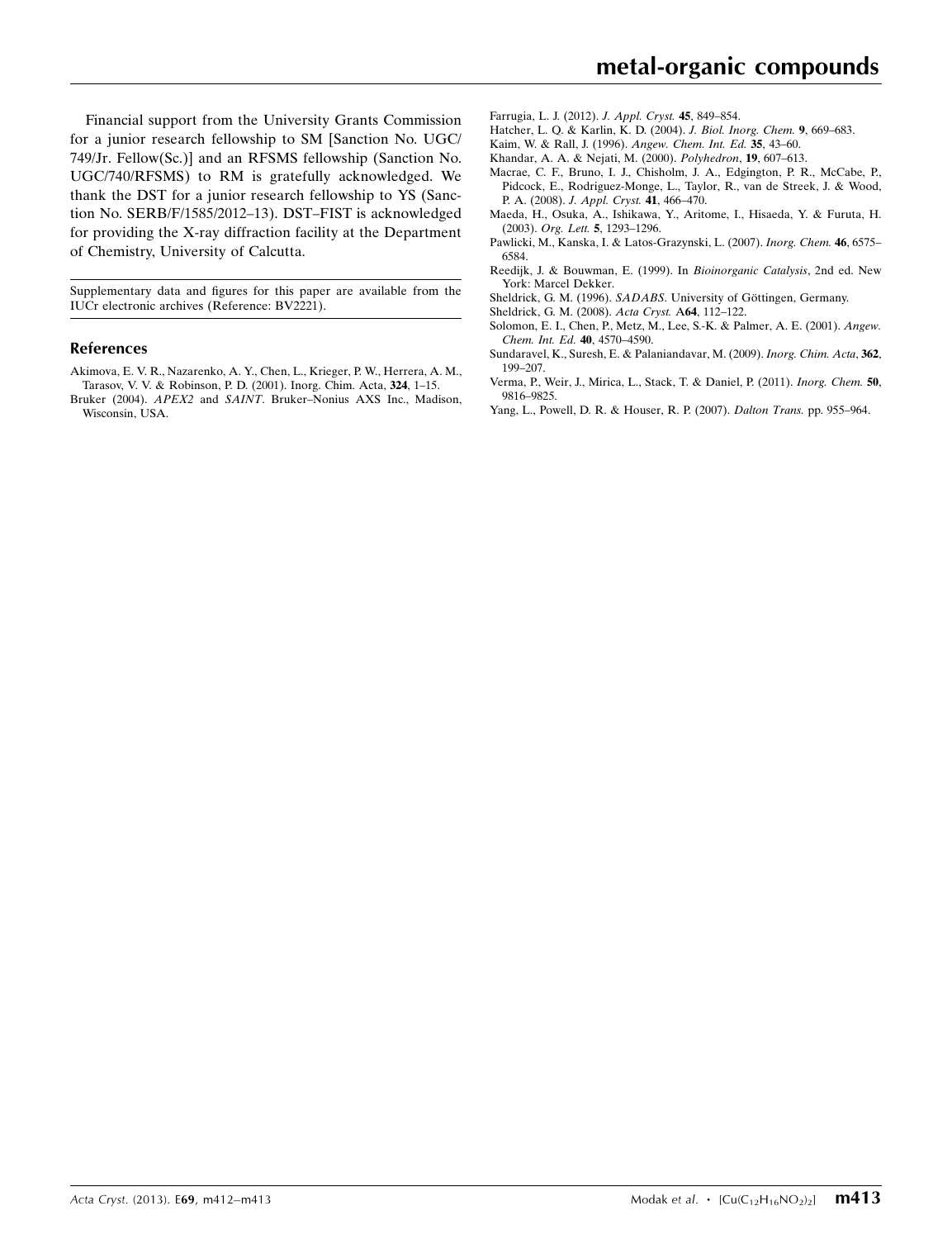# **supporting information**

*Acta Cryst.* (2013). E**69**, m412–m413 [https://doi.org/10.1107/S1600536813016802] **Bis{2-[(5-hydroxypentyl)iminomethyl]phenolato-***κ***<sup>2</sup>** *N***,***O***<sup>1</sup> }copper(II) Ritwik Modak, Santu Patra, Senjuti Mandal, Yeasin Sikdar and Sanchita Goswami**

#### **S1. Comment**

Coordination chemistry of copper complexes of chelating ligands is a subject of continuing importance in connection with their structural, spectral, and redox properties in general and from the standpoint of their relevance to coppercontaining metalloproteins in particular (Solomon *et al.*, 2001; Hatcher & Karlin, 2004; Kaim & Rall, 1996). Copper ions are found in the active sites of a large number of metalloproteins involved in important biological electron-transfer reactions, as well as in redox processes of molecular oxygen (Reedijk & Bouwman, 1999).

Crystallographic analysis reveals that the asymmetric unit of the title mononuclear complex consists of one  $Cu<sup>II</sup>$  ion, which is located on a center of inversion, and two singly deprotonated ligands, HL- , with the phenolic O atom being deprotonated. The phenolic O atoms (O2 and O2 a; symmetry code: (*a*) 2-*x*, 1-*y*, 1-*z*) and the imine N atoms (N1 and N1 a; symmetry code: (*a*) 2-*x*, 1-*y*, 1-*z*) from both the ligands coordinate to the same Cu<sup>II</sup> center in the *trans* disposition to each other. The aliphatic –OH group remains as a pendant arm and is pointing away from the metal coordination zone. This uncoordinated oxygen atom, O1, is 8.083 Å away from the Cu<sup>II</sup> ion. The complex has a  $\tau_4$  value of 0 ( $\alpha$  = O2 - Cu1 -O2  $a = 180.00$  and  $\beta = N1 - Cu1 - N1$   $a = 180.00$  as a consequence of the Cu lying on a center of inversion thus supporting an assignment of distorted square planar geometry around the central metal ion (Yang *et al.* 2007). The complex exhibits a Cu1 – N1 bond length of 2.0146 (16) Å. In a perfectly square planar CuN<sub>4</sub> moiety, the average Cu<sup>II</sup> – N distance lies in the range of 1.980 (9) and 2.018 (9) Å (Maeda *et al.*,2003, Akimova *et al.*, 2001). The Cu – N bond length value is comparable to the previously reported nearly planar Cu<sup>II</sup> porphyrins (2.020 Å, 2.065 Å, 1.977 Å) (Pawlicki *et al.* 2007). It agrees well with the CuN<sub>2</sub>O<sub>2</sub> monomer ( $\tau_4 = 1/5$ ) having average Cu<sup>II</sup> – N bond length range of 2.071 Å (Verma *et al.*, 2011). The Cu1 – O2 bond distance in the complex is 1.8871 (11) Å. It is well established in the literature that in a nearly square planar geometry, the Cu<sup>II</sup> – phenolic oxygen bond length lies in the range of 1.84 Å to 1.93 Å (Khandar & Nejati, 2000; Sundaravel *et al.*, 2009). Since the Cu - O and Cu - N bond lengths are different, therefore, it can be concluded that the resultant geometry is a distorted square planar one. The pendant –OH group actively participates in H-bonding and connects two other units stabilizing the crystal lattice. As a result we have a twodimensional extended array parallel to 201 plane with  $O1 - H1 - - -O1$  length 2.864 (2) Å.

#### **S2. Experimental**

The solution of 5-amino-1-pentanol (3 mmol, 650.8 mg) in methanol (20 mL) was added to the solution of salicylaldehyde (3 mmol, 366.36 mg) in methanol (20 ml) under vigorous stirring condition. The resulting reaction mixture was subsequently refluxed with stirring for 4 h. Completion of the reaction checked by thin layer chromatography (TLC). After reaction was complete, the solution was dried over  $Na<sub>2</sub>SO<sub>4</sub>$ , followed by filtration and the solvent was removed under reduced pressure to get the ligand. Now a solution of Cu(OAc)<sub>2</sub>.H<sub>2</sub>O (1.5 mmol, 299.47 mg) in methanol (20 ml) was added to the solution of the prepared crude ligand (3 mmol, 621.84 mg) in methanol(20 ml) with constant stirring. The resulting mixture was stirred for 3 h at room temperature and then filtered. The resulting dark brown solution on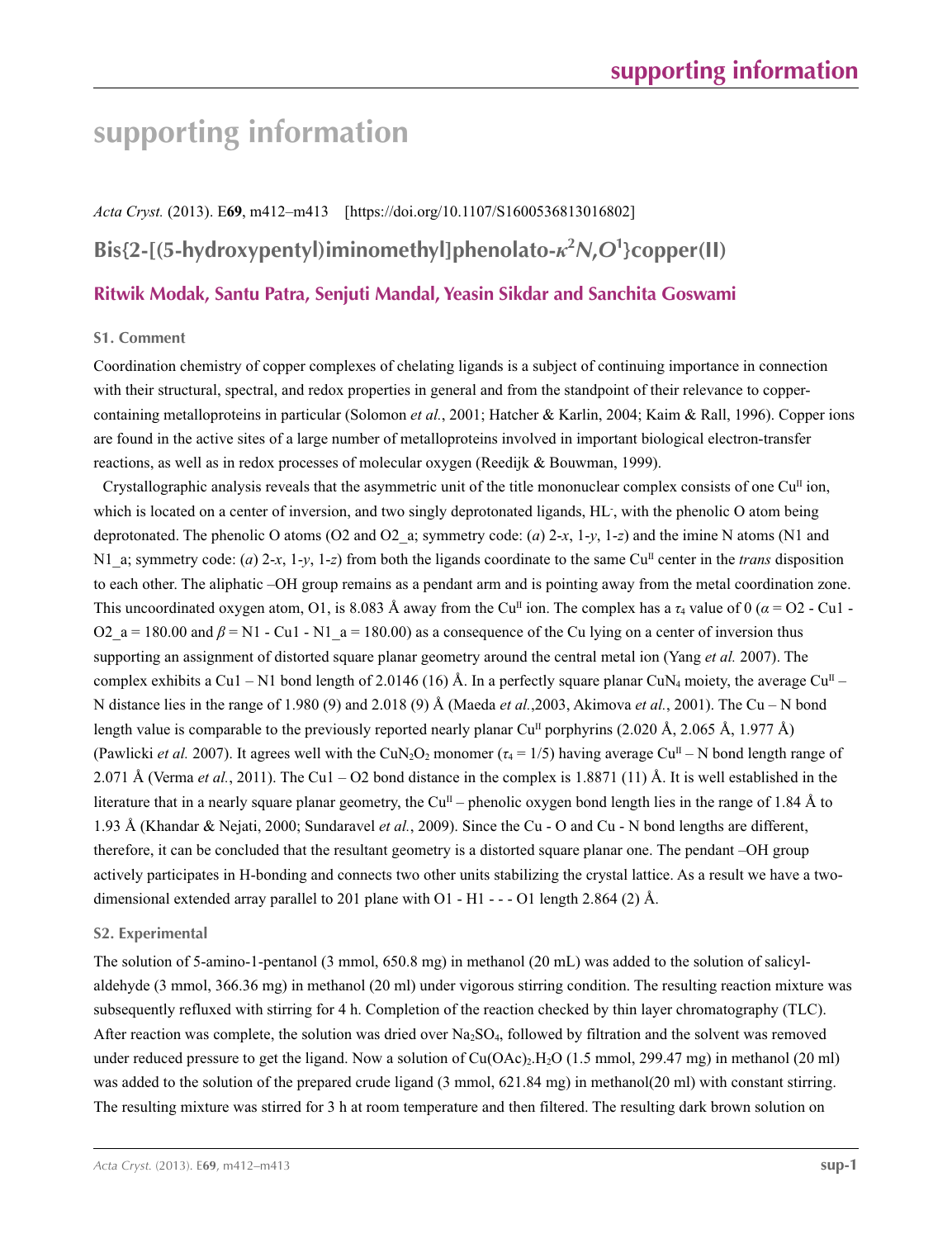slow evaporation gave a brown amorphous solid which was washed with diethyl ether properly and dried in vacuum desiccator containing anhydrous CaCl<sub>2</sub>. X-ray quality single crystals were grown from acetonitrile by the slow evaporation method.

#### **S3. Refinement**

The H atoms were placed in calculated positions and refined as riding atoms, with C—H = 0.93 Å, aliphatic C – H = 0.97 Å and  $O - H = 0.82$  Å.



#### **Figure 1**

The structure of (I), showing the atom-labelling scheme. H atoms omitted for clarity. Displacement ellipsoids are drawn at the 50% probability level.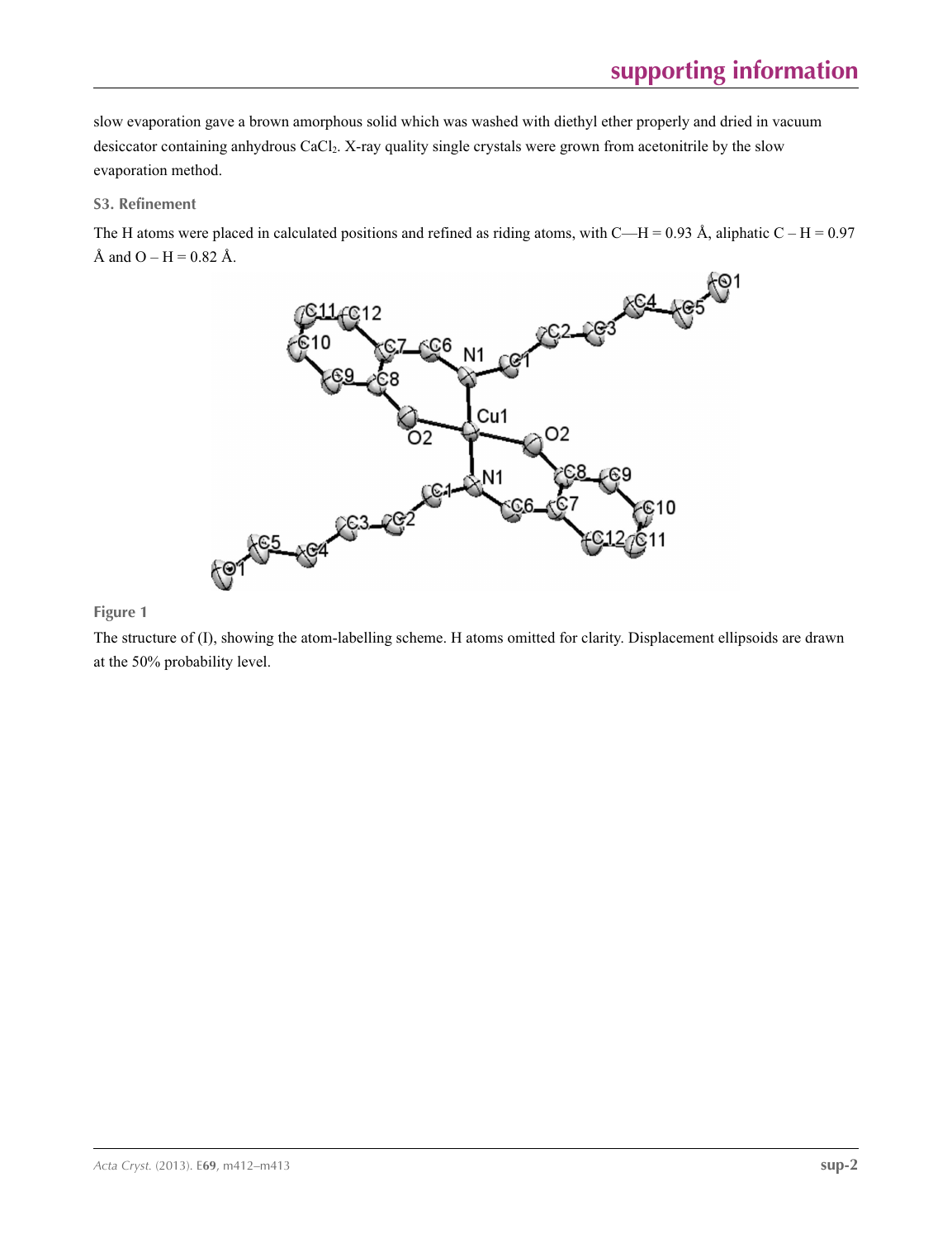

#### **Figure 2**

A view of the two-dimensional hydrogen-bonded framework viewed along the b axis. Hydrogen bonding interactions are shown by dashed lines.

**Bis{2-[(5-hydroxypentyl)iminomethyl]phenolato-***κ***<sup>2</sup>** *N***,***O***<sup>1</sup> }copper(II)** 

*Crystal data*

| $[Cu(C_{12}H_{16}NO_2)_2]$         |
|------------------------------------|
| $M_r = 476.07$                     |
| Monoclinic, $P2_1/c$               |
| Hall symbol: -P 2ybc               |
| $a = 11.8815(8)$ Å                 |
| $b = 5.2219(3)$ Å                  |
| $c = 18.9588(12)$ Å                |
| $\beta$ = 102.876 (2) <sup>o</sup> |
| $V = 1146.70(12)$ Å <sup>3</sup>   |
| $Z = 2$                            |

 $F(000) = 502.0$ *D*<sub>x</sub> = 1.385 Mg m<sup>-3</sup> Mo *Kα* radiation, *λ* = 0.71073 Å Cell parameters from 13343 reflections  $\theta$  = 1.8–27.5°  $\mu$  = 0.99 mm<sup>-1</sup>  $T = 296 \text{ K}$ Block, dark green  $0.8 \times 0.6 \times 0.4$  mm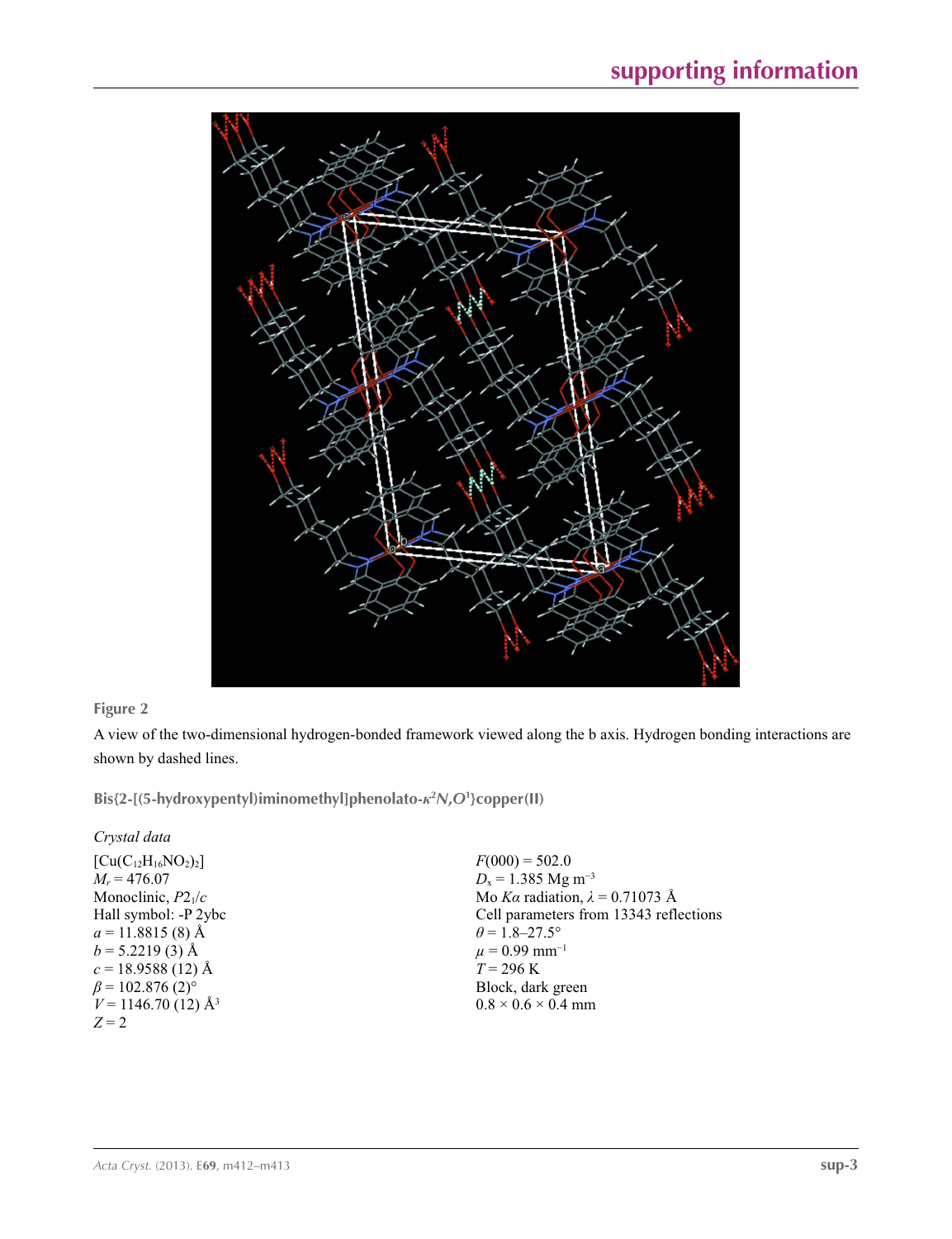*Data collection*

| Bruker APEXII SMART CCD<br>diffractometer<br>Radiation source: fine-focus sealed tube<br>Graphite monochromator<br>$\varphi$ and $\omega$ scans<br>Absorption correction: multi-scan<br>( <i>SADABS</i> ; Sheldrick, 1996)<br>$T_{\min}$ = 0.497, $T_{\max}$ = 0.674<br>Refinement | 13343 measured reflections<br>2549 independent reflections<br>2174 reflections with $I > 2\sigma(I)$<br>$R_{\rm int} = 0.027$<br>$\theta_{\text{max}} = 27.5^{\circ}, \theta_{\text{min}} = 1.8^{\circ}$<br>$h = -14 \rightarrow 14$<br>$k = -6 \rightarrow 6$<br>$l = -24 \rightarrow 24$ |
|------------------------------------------------------------------------------------------------------------------------------------------------------------------------------------------------------------------------------------------------------------------------------------|--------------------------------------------------------------------------------------------------------------------------------------------------------------------------------------------------------------------------------------------------------------------------------------------|
| Refinement on $F^2$                                                                                                                                                                                                                                                                | Secondary atom site location: difference Fourier                                                                                                                                                                                                                                           |
| Least-squares matrix: full                                                                                                                                                                                                                                                         | map                                                                                                                                                                                                                                                                                        |
| $R[F^2 > 2\sigma(F^2)] = 0.030$                                                                                                                                                                                                                                                    | Hydrogen site location: inferred from                                                                                                                                                                                                                                                      |
| $wR(F^2) = 0.096$                                                                                                                                                                                                                                                                  | neighbouring sites                                                                                                                                                                                                                                                                         |
| $S = 0.95$                                                                                                                                                                                                                                                                         | H-atom parameters constrained                                                                                                                                                                                                                                                              |
| 2549 reflections                                                                                                                                                                                                                                                                   | $w = 1/[\sigma^2(F_0^2) + (0.0695P)^2 + 0.3017P]$                                                                                                                                                                                                                                          |
| 143 parameters                                                                                                                                                                                                                                                                     | where $P = (F_0^2 + 2F_c^2)/3$                                                                                                                                                                                                                                                             |
| 0 restraints                                                                                                                                                                                                                                                                       | $(\Delta/\sigma)_{\text{max}} = 0.015$                                                                                                                                                                                                                                                     |
| Primary atom site location: structure-invariant                                                                                                                                                                                                                                    | $\Delta\rho_{\rm max}$ = 0.27 e Å <sup>-3</sup>                                                                                                                                                                                                                                            |
| direct methods                                                                                                                                                                                                                                                                     | $\Delta\rho_{\rm min} = -0.30 \text{ e A}^{-3}$                                                                                                                                                                                                                                            |

#### *Special details*

**Geometry**. All e.s.d.'s (except the e.s.d. in the dihedral angle between two l.s. planes) are estimated using the full covariance matrix. The cell e.s.d.'s are taken into account individually in the estimation of e.s.d.'s in distances, angles and torsion angles; correlations between e.s.d.'s in cell parameters are only used when they are defined by crystal symmetry. An approximate (isotropic) treatment of cell e.s.d.'s is used for estimating e.s.d.'s involving l.s. planes.

**Refinement**. Refinement of  $F^2$  against ALL reflections. The weighted *R*-factor  $wR$  and goodness of fit *S* are based on  $F^2$ , conventional *R*-factors *R* are based on *F*, with *F* set to zero for negative  $F^2$ . The threshold expression of  $F^2 > \sigma(F^2)$  is used only for calculating *R*-factors(gt) *etc*. and is not relevant to the choice of reflections for refinement. *R*-factors based on *F*<sup>2</sup> are statistically about twice as large as those based on *F*, and *R*- factors based on ALL data will be even larger.

*Fractional atomic coordinates and isotropic or equivalent isotropic displacement parameters (Å<sup>2</sup>)* 

|                  | $\boldsymbol{x}$ | $\mathcal{Y}$ | $\boldsymbol{Z}$ | $U_{\rm iso}*/U_{\rm eq}$ |  |
|------------------|------------------|---------------|------------------|---------------------------|--|
| Cu1              | 1.0000           | 0.5000        | 0.5000           | 0.03217(12)               |  |
| O <sub>1</sub>   | 0.50800(15)      | 0.8210(3)     | 0.72046(8)       | 0.0640(4)                 |  |
| H1               | 0.4971           | 0.9476        | 0.7436           | $0.096*$                  |  |
| O <sub>2</sub>   | 1.04519(10)      | 0.2230(2)     | 0.44865(7)       | 0.0440(3)                 |  |
| N1               | 0.83417(13)      | 0.4686(3)     | 0.44597(8)       | 0.0338(3)                 |  |
| C <sub>1</sub>   | 0.74512(14)      | 0.6417(3)     | 0.46237(9)       | 0.0372(4)                 |  |
| H <sub>1</sub> A | 0.6794           | 0.6453        | 0.4215           | $0.045*$                  |  |
| H1B              | 0.7761           | 0.8140        | 0.4697           | $0.045*$                  |  |
| C2               | 0.70561(16)      | 0.5564(3)     | 0.52942(10)      | 0.0389(4)                 |  |
| H2A              | 0.6628           | 0.3975        | 0.5191           | $0.047*$                  |  |
| H2B              | 0.7727           | 0.5236        | 0.5680           | $0.047*$                  |  |
| C <sub>3</sub>   | 0.63016(16)      | 0.7546(4)     | 0.55460(10)      | 0.0420(4)                 |  |
| H <sub>3</sub> A | 0.5621           | 0.7829        | 0.5163           | $0.050*$                  |  |
| H3B              | 0.6722           | 0.9150        | 0.5629           | $0.050*$                  |  |
| C <sub>4</sub>   | 0.59209(16)      | 0.6804(4)     | 0.62336(10)      | 0.0422(4)                 |  |
| H <sub>4</sub> A | 0.5346           | 0.5457        | 0.6122           | $0.051*$                  |  |
|                  |                  |               |                  |                           |  |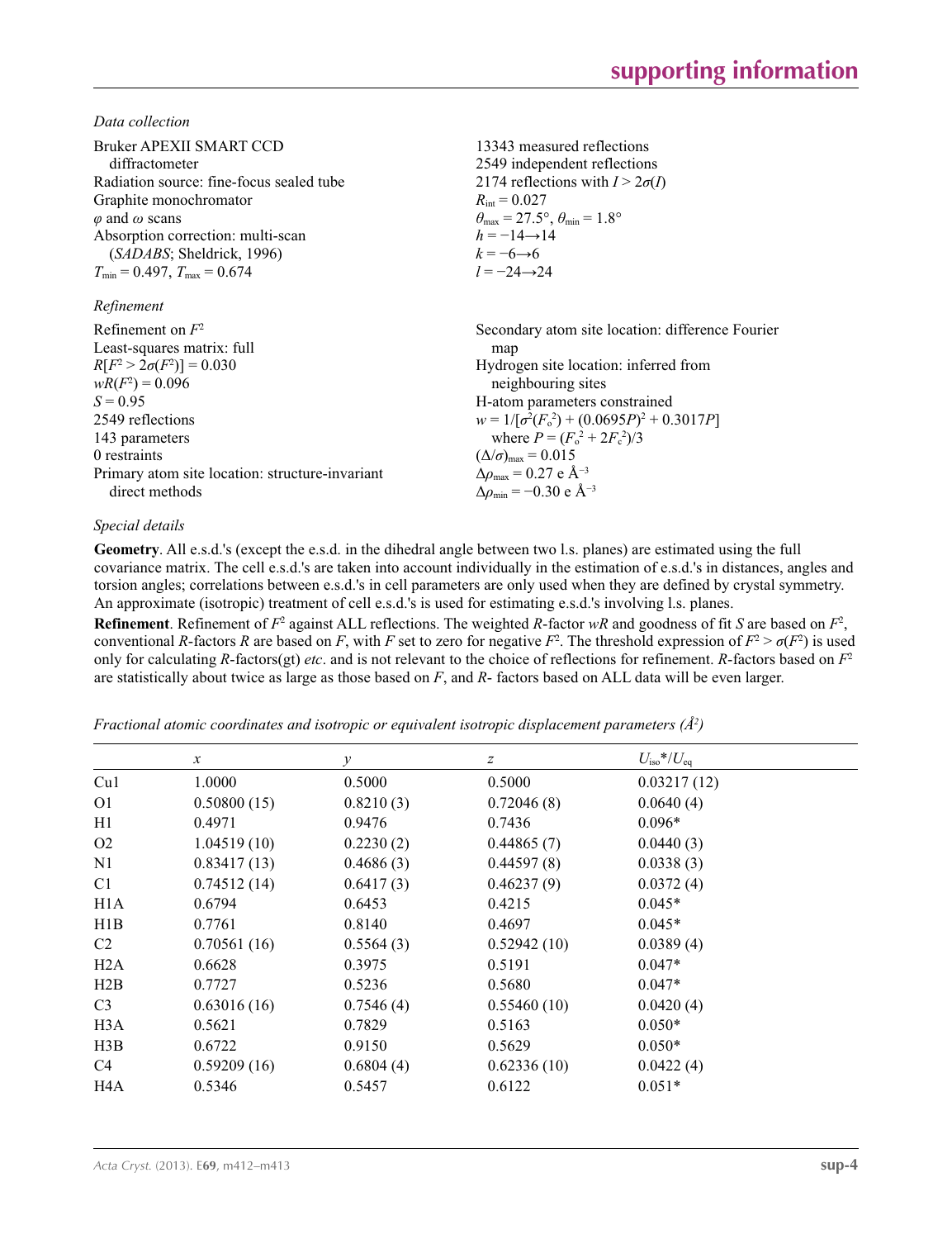| H4B              | 0.6579      | 0.6127       | 0.6581      | $0.051*$  |  |
|------------------|-------------|--------------|-------------|-----------|--|
| C <sub>5</sub>   | 0.5428(2)   | 0.8995(5)    | 0.65661(12) | 0.0571(5) |  |
| H <sub>5</sub> A | 0.6001      | 1.0342       | 0.6685      | $0.068*$  |  |
| H5B              | 0.4768      | 0.9679       | 0.6222      | $0.068*$  |  |
| C <sub>6</sub>   | 0.79987(14) | 0.3133(3)    | 0.39297(9)  | 0.0375(4) |  |
| H <sub>6</sub>   | 0.7230      | 0.3277       | 0.3687      | $0.045*$  |  |
| C7               | 0.86641(14) | 0.1202(3)    | 0.36685(8)  | 0.0362(4) |  |
| C8               | 0.98489(15) | 0.0831(3)    | 0.39729(9)  | 0.0357(3) |  |
| C9               | 1.04061(17) | $-0.1203(3)$ | 0.36855(10) | 0.0437(4) |  |
| H <sup>9</sup>   | 1.1187      | $-0.1500$    | 0.3873      | $0.052*$  |  |
| C10              | 0.98222(18) | $-0.2730(4)$ | 0.31404(10) | 0.0485(5) |  |
| H10              | 1.0212      | $-0.4049$    | 0.2967      | $0.058*$  |  |
| C11              | 0.86595(19) | $-0.2348(4)$ | 0.28419(10) | 0.0502(5) |  |
| H11              | 0.8270      | $-0.3392$    | 0.2469      | $0.060*$  |  |
| C12              | 0.80936(19) | $-0.0411(4)$ | 0.31035(11) | 0.0452(4) |  |
| H12              | 0.7313      | $-0.0149$    | 0.2904      | $0.054*$  |  |
|                  |             |              |             |           |  |

*Atomic displacement parameters (Å2 )*

|                | $U^{11}$    | $U^{22}$    | $U^{33}$    | $U^{12}$     | $U^{13}$    | $U^{23}$       |
|----------------|-------------|-------------|-------------|--------------|-------------|----------------|
| Cu1            | 0.02804(18) | 0.03330(18) | 0.03728(18) | 0.00376(10)  | 0.01180(12) | $-0.00224(10)$ |
| O <sub>1</sub> | 0.0847(11)  | 0.0657(9)   | 0.0553(8)   | 0.0084(8)    | 0.0448(8)   | 0.0046(7)      |
| O <sub>2</sub> | 0.0337(6)   | 0.0444(7)   | 0.0535(7)   | 0.0065(5)    | 0.0088(5)   | $-0.0123(6)$   |
| N1             | 0.0299(7)   | 0.0393(8)   | 0.0358(7)   | 0.0058(5)    | 0.0146(6)   | 0.0026(5)      |
| C <sub>1</sub> | 0.0309(8)   | 0.0425(9)   | 0.0405(8)   | 0.0106(7)    | 0.0131(6)   | 0.0037(7)      |
| C <sub>2</sub> | 0.0356(9)   | 0.0362(8)   | 0.0498(10)  | 0.0068(7)    | 0.0203(7)   | 0.0052(7)      |
| C <sub>3</sub> | 0.0427(9)   | 0.0422(9)   | 0.0471(9)   | 0.0112(7)    | 0.0226(8)   | 0.0079(7)      |
| C <sub>4</sub> | 0.0442(10)  | 0.0426(9)   | 0.0444(9)   | 0.0038(7)    | 0.0198(7)   | 0.0042(7)      |
| C <sub>5</sub> | 0.0746(15)  | 0.0529(12)  | 0.0562(12)  | 0.0147(11)   | 0.0415(11)  | 0.0116(10)     |
| C <sub>6</sub> | 0.0312(8)   | 0.0467(9)   | 0.0359(8)   | 0.0016(7)    | 0.0103(6)   | 0.0029(7)      |
| C7             | 0.0402(9)   | 0.0369(9)   | 0.0350(8)   | $-0.0010(7)$ | 0.0158(7)   | 0.0006(7)      |
| C8             | 0.0400(9)   | 0.0318(8)   | 0.0386(8)   | 0.0028(7)    | 0.0161(7)   | 0.0015(7)      |
| C9             | 0.0481(10)  | 0.0371(9)   | 0.0486(10)  | 0.0099(8)    | 0.0167(8)   | $-0.0001(8)$   |
| C10            | 0.0693(13)  | 0.0356(9)   | 0.0464(10)  | 0.0071(9)    | 0.0252(9)   | $-0.0032(8)$   |
| C11            | 0.0651(13)  | 0.0474(10)  | 0.0399(9)   | $-0.0069(9)$ | 0.0156(8)   | $-0.0066(8)$   |
| C12            | 0.0459(11)  | 0.0537(11)  | 0.0369(9)   | $-0.0038(8)$ | 0.0110(8)   | $-0.0025(7)$   |

*Geometric parameters (Å, º)*

| $Cu1 - O2i$           | 1.8870(12) | $C4 - C5$  | 1.488(3) |
|-----------------------|------------|------------|----------|
| $Cu1-02$              | 1.8870(12) | $C4 - H4A$ | 0.9700   |
| $Cu1-M1$ <sup>i</sup> | 2.0146(15) | $C4 - H4B$ | 0.9700   |
| $Cu1-M1$              | 2.0146(15) | $C5 - H5A$ | 0.9700   |
| $O1-C5$               | 1.424(2)   | $C5 - H5B$ | 0.9700   |
| $O1 - H1$             | 0.8200     | $C6-C7$    | 1.436(2) |
| $O2 - C8$             | 1.298(2)   | $C6 - H6$  | 0.9300   |
| $N1-C6$               | 1.285(2)   | $C7-C8$    | 1.411(2) |
| $N1 - C1$             | 1.476(2)   | $C7 - C12$ | 1.411(3) |
|                       |            |            |          |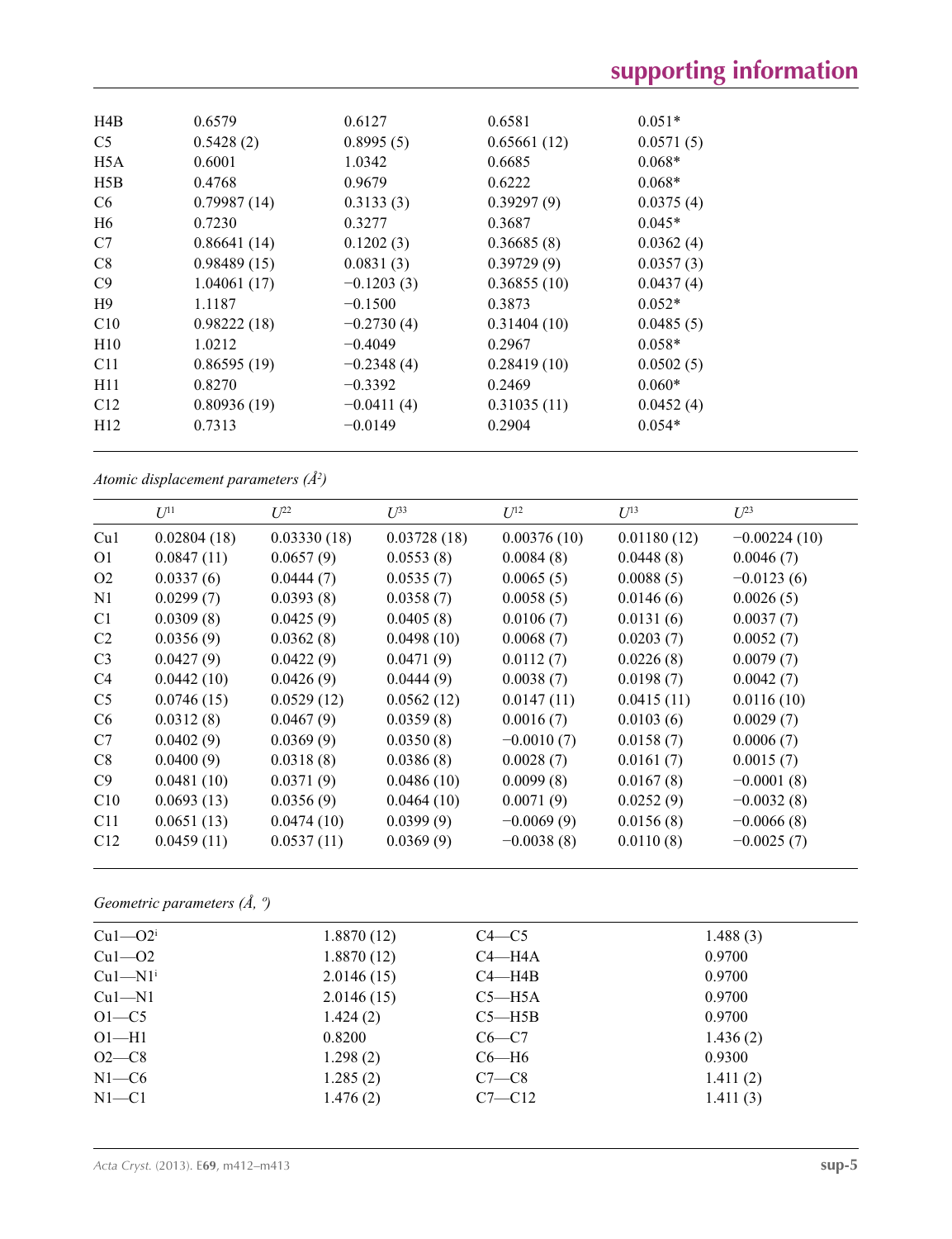# **supporting information**

| $C1 - C2$                   | 1.517(2)   | $C8-C9$           | 1.423(2)   |
|-----------------------------|------------|-------------------|------------|
| Cl <sub>–</sub> H1A         | 0.9700     | $C9 - C10$        | 1.366(3)   |
| $Cl$ -H1B                   | 0.9700     | $C9 - H9$         | 0.9300     |
| $C2-C3$                     | 1.514(2)   | $C10 - C11$       | 1.386(3)   |
| $C2 - H2A$                  | 0.9700     | $C10 - H10$       | 0.9300     |
| $C2 - H2B$                  | 0.9700     | $C11 - C12$       | 1.368(3)   |
| $C3-C4$                     | 1.522(2)   | $C11 - H11$       | 0.9300     |
| $C3 - H3A$                  | 0.9700     | $C12 - H12$       | 0.9300     |
| $C3 - H3B$                  | 0.9700     |                   |            |
|                             |            |                   |            |
| $O2^i$ -Cul- $O2$           | 179.999(1) | $C3-C4-H4A$       | 109.0      |
| $O2^i$ -Cul-N1 <sup>i</sup> | 91.94(5)   | $C5-C4-H4B$       | 109.0      |
| $O2-Cu1-N1$ <sup>i</sup>    | 88.06(5)   | $C3-C4-H4B$       | 109.0      |
| $O2^i$ -Cul-N1              | 88.06 (5)  | HA—C4—H4B         | 107.8      |
| $O2-Cu1-N1$                 | 91.94(5)   | $O1 - C5 - C4$    | 110.77(17) |
| $N1^i$ —Cu $1$ —N $1$       | 179.998(1) | $O1-C5-H5A$       | 109.5      |
| $C5 - O1 - H1$              | 109.5      | $C4-C5-H5A$       | 109.5      |
| $C8 - O2 - Cu1$             | 130.21(11) | $O1-C5-H5B$       | 109.5      |
| $C6 - N1 - C1$              | 115.71(15) | $C4-C5-H5B$       | 109.5      |
| $C6 - N1 - Cu1$             | 123.56(12) | $H5A - C5 - H5B$  | 108.1      |
| $Cl-M1-Cu1$                 | 120.58(11) | $N1-C6-C7$        | 127.59(15) |
| $N1-C1-C2$                  | 111.53(13) | $N1-C6-H6$        | 116.2      |
| $N1-C1-H1A$                 | 109.3      | $C7-C6-H6$        | 116.2      |
| $C2-C1-H1A$                 | 109.3      | $C8-C7-C12$       | 119.69(16) |
| $N1-C1-H1B$                 | 109.3      | $C8-C7-C6$        | 122.08(15) |
| $C2-C1-H1B$                 | 109.3      | $C12-C7-C6$       | 118.20(16) |
| $H1A - C1 - H1B$            | 108.0      | $O2-C8-C7$        | 124.29(15) |
| $C3-C2-C1$                  | 112.27(14) | $O2-C8-C9$        | 118.78(16) |
| $C3-C2-H2A$                 | 109.2      | $C7 - C8 - C9$    | 116.92(16) |
| $C1-C2-H2A$                 | 109.2      | $C10-C9-C8$       | 121.64(18) |
| $C3-C2-H2B$                 | 109.2      | $C10-C9-H9$       | 119.2      |
| $C1-C2-H2B$                 | 109.2      | $C8-C9-H9$        | 119.2      |
| $H2A - C2 - H2B$            | 107.9      | $C9 - C10 - C11$  | 121.12(17) |
| $C2-C3-C4$                  | 113.92(15) | $C9 - C10 - H10$  | 119.4      |
| $C2-C3-H3A$                 | 108.8      | $C11 - C10 - H10$ | 119.4      |
| $C4-C3-H3A$                 | 108.8      | $C12 - C11 - C10$ | 118.98(18) |
| $C2-C3-H3B$                 | 108.8      | $C12 - C11 - H11$ | 120.5      |
| $C4-C3-H3B$                 | 108.8      | $C10 - C11 - H11$ | 120.5      |
| НЗА-СЗ-НЗВ                  | 107.7      | $C11 - C12 - C7$  | 121.66(19) |
| $C5-C4-C3$                  | 112.76(15) | $C11 - C12 - H12$ | 119.2      |
| $C5-C4-H4A$                 | 109.0      | $C7 - C12 - H12$  | 119.2      |

Symmetry code: (i) −*x*+2, −*y*+1, −*z*+1.

#### *Hydrogen-bond geometry (Å, º)*

| $D$ —H… $A$                       | $D$ —H | $H\cdots A$ | $D \cdots A$ | $D\rightarrowtail H\cdots A$ |
|-----------------------------------|--------|-------------|--------------|------------------------------|
| $O1 - H1 \cdots O1$ <sup>ii</sup> | 0.82   | 2.07        | 2.864(2)     | 163                          |